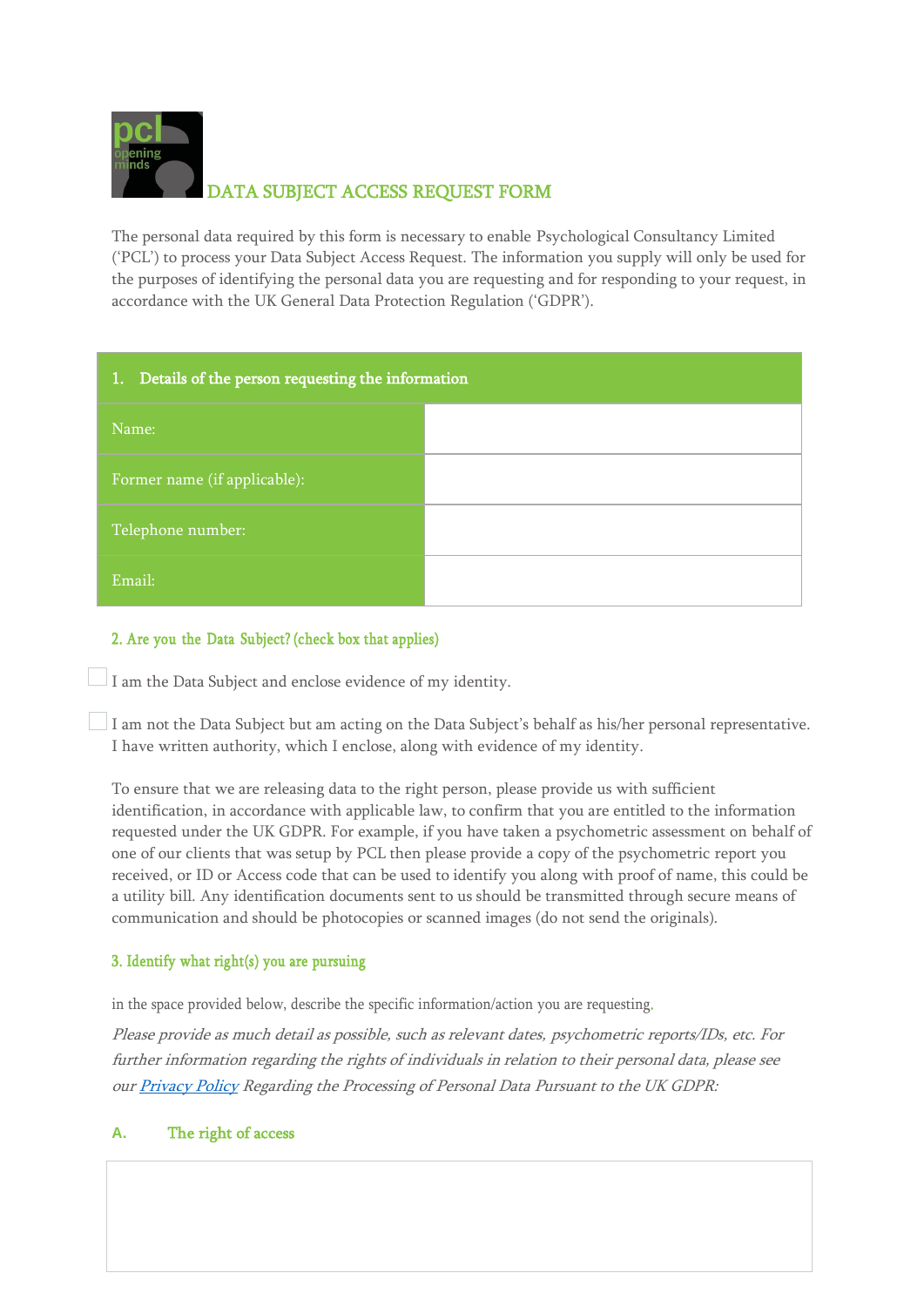### **B.** The right to rectification

### **C.** The right to erasure

## **D.** The right to restrict processing

#### **E.** The right to data portability

## **F.** The right to object

Please note that if you are making a Data Subject Access Request and the information you request reveals details directly or indirectly about another person, we will need to seek the consent of that person before we can disclose that information to you. In certain circumstances, where disclosure of part or all of the information you have requested would adversely affect the rights and freedoms of others, we may not be able to disclose the information to you, in which case you will be informed promptly and given full reasons for that decision. Please further note that information covered by a legal professional privilege or obligation cannot be disclosed.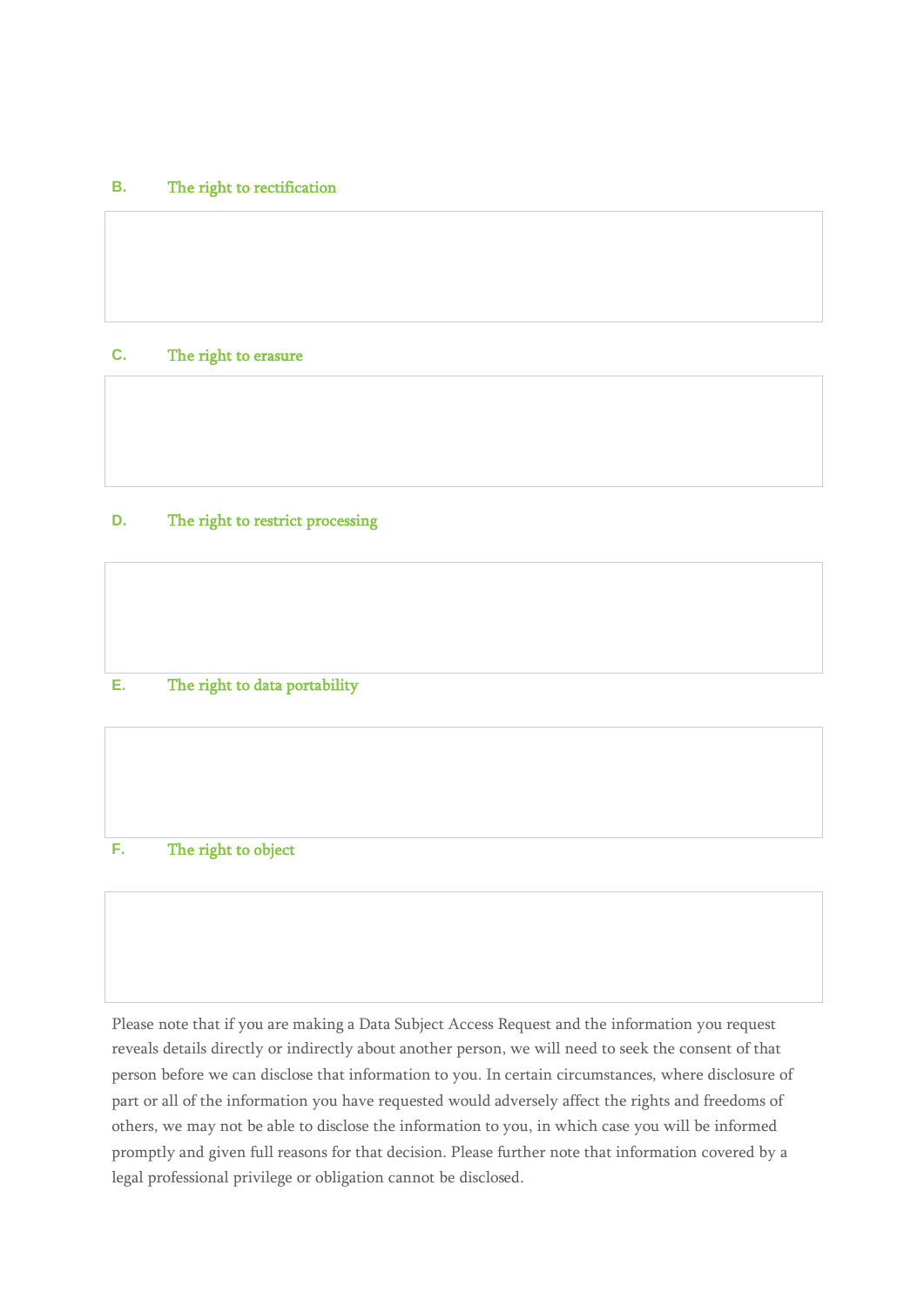In most circumstances, PCL will provide you with a copy of the information requested free of charge. However, PCL may be permitted to charge a reasonable fee if a Data Subject Access Request is repetitive or manifestly unfounded or excessive. PCL also may charge a reasonable fee to comply with Data Subject Access Requests for further copies of the same information. The fee will be based on the administrative cost of providing the information.

## 4. Previous Data Subject Access Requests (if applicable)

Please note – This section only applies if PCL has made <sup>a</sup> previous Data Subject Access Request disclosure for you.

| Date of previous request             |  |
|--------------------------------------|--|
| Reference number of previous request |  |
| Name previous request was made under |  |

#### 5. What happens next?

If your request is valid, we will acknowledge your request in writing and provide you with a reference number relating to your Data Subject Access Request and start processing your records.

If your request is valid but we are unable to identify you, we will advise you of this and request additional information.

Once PCL has all the required information, your request should be completed within one month. However, if your request is complex, we will take an extension to a maximum of three months and inform you within one month of your request. We also will inform you of the reasons for the delay.

If you have sent us an invalid request (e.g., without proof or context), we will return your request along with any enclosures and advise you why your application has been rejected.

### Supplementing this application

If after you have received the information, you have requested you believe that:

- the information is inaccurate or incomplete; or
- we should no longer be holding that information; or
- we are using your information for a purpose of which you were unaware or to which you object; or
- we may have passed inaccurate information about you to someone else;

You should notify us by email  $info@p$ sychological-consultancy.com or post to:

Psychological Consultancy Limited 8 Mount Ephraim Tunbridge Wells